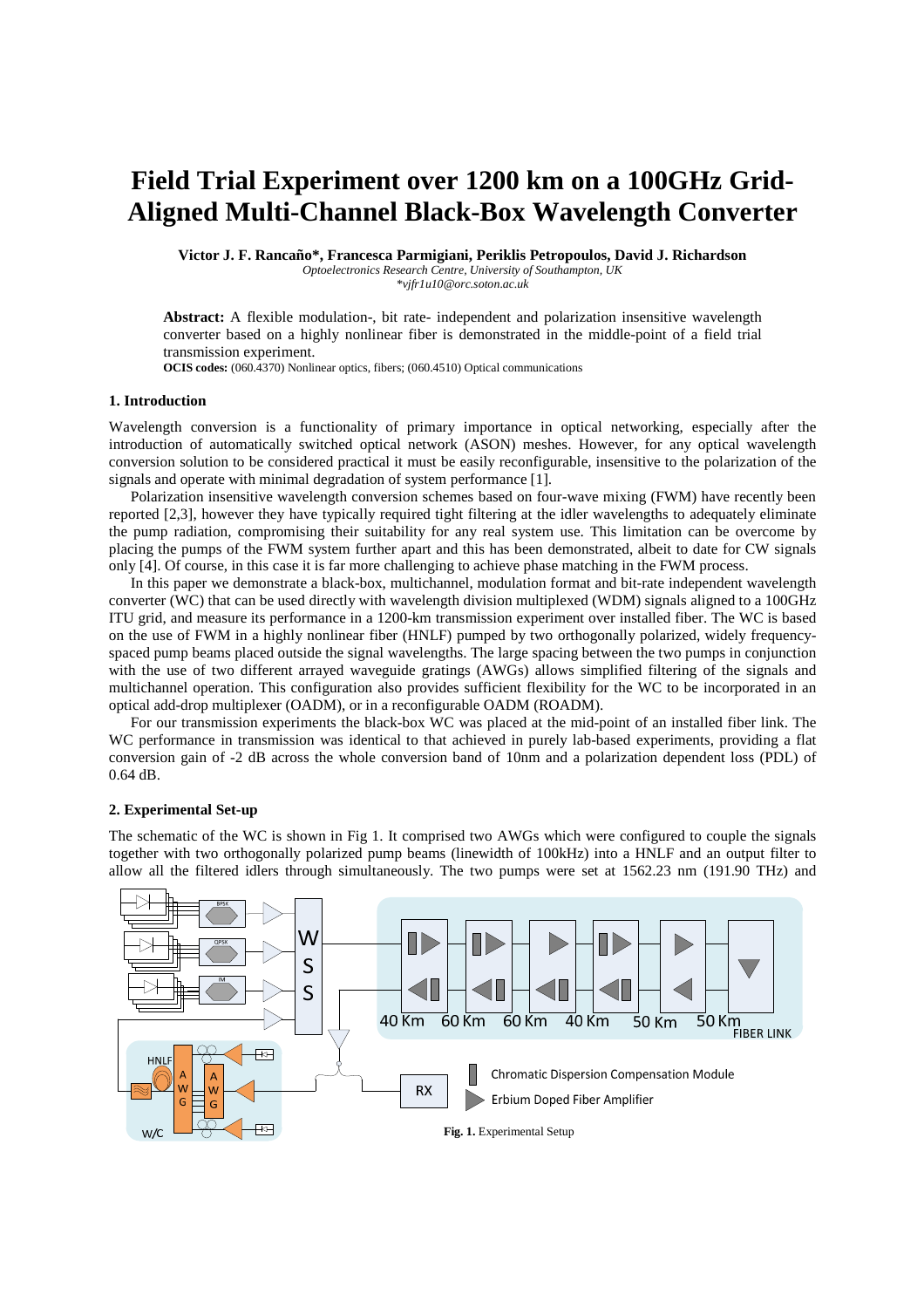1550.12 nm (193.30 THz), and the input channels were between 1559.79 nm (192.2 THz) and 1556.55 nm (192.60 THz) so that the wavelength converted signals lay between 1555.75 nm (192.70 THz) and 1552.52 nm (193.10 THz).

The input signals were amplified together up to a level of 5dBm per signal and filtered by the AWGs to remove the amplified spontaneous emission (ASE). The initial removal of ASE within the bandwidth of the wavelength converted signals is critical since without this the conversion power penalty increases by 5-6 dB. Note that just a single amplifier could be used for all the input signals due to the channelized filtering characteristics of the AWG. The second AWG also facilitated filtering of the ASE of the pumps, which were amplified up to a power of 21.5 dBm each at the HNLF input. The (flat-top) coarse output filter was tuned to cover the entire output bandwidth.

The 302m-long HNLF used was a germanium-silicate dispersion-shifted, strained fiber with a stimulated Brillouin scattering (SBS) threshold of 27 dBm. The nonlinear coefficient of the fiber was 11.6  $(W·km)^{-1}$ , the dispersion slope  $0.018$  ps/(nm<sup>2</sup>·km) and the zero-dispersion wavelength after the straining was 1555 nm.

The WC was used as a black-box device at the middle of an installed link (the UK Aurora dark fiber network) to assess its performance (see Fig.1). Six data signals were used in our transmission experiments, three of which were wavelength converted after transmission over 600km, coupled with the original six channels and re-transmitted over the same distance. The fiber link comprised twelve spans, as shown in Fig 1, with distances ranging between 40 and 60 km each. The data signals were modulated using three different modulators to generate on-off keyed (OOK), binary phase shift keyed (BPSK) and quadrature phase shift keyed (QPSK) signals. The signals were amplified and filtered using a wavelength selective switch (WSS) with a filter resolution of 50 GHz. The launched power per channel was 2 dBm. After traversing the loop a second time, the converted signals were received, characterized in terms of constellation diagrams and bit-error rate (BER) and their performance was compared to that of the signals both after a first circulation around the loop and after passage through the WC. The chromatic dispersion in the link was not fully compensated to reduce nonlinear effects so that a receiver with chromatic dispersion estimation and compensation was used to properly receive the signal after the first loop and after the wavelength converter.

Note, however, that digital dispersion compensation was not required for the WC signals after the second passage through the loop since the WC conjugated the phase of the original signal at the mid-point of the system after the first circulation [5].

#### **3. Experimental Results**

In order to test the performance and robustness of the setup two different kinds of tests were performed. First, the WC was tested under single channel operation. Subsequently, the system was characterized for two distinct network scenarios involving the simultaneous conversion of three channels, which were dynamically reconfigured thanks to the flexibility provided by the WSS. Different modulation format signals at different wavelengths and bit rates were considered in each case.

#### **Single Channel Performance**

Under single-channel operation, the WC was tested using various modulation formats (OOK, BPSK, QSPK and 16- QAM) and different symbol (Gbd) and net data rates (Gbit/s). We found that signals operating up to 40 Gbit/s QPSK could be clearly detected after wavelength conversion and re-transmission. Wavelength conversion of 10Gbd 16-



Fig. 2. Spectral traces and diagrams after the link transmission for the two proposed scenarios.